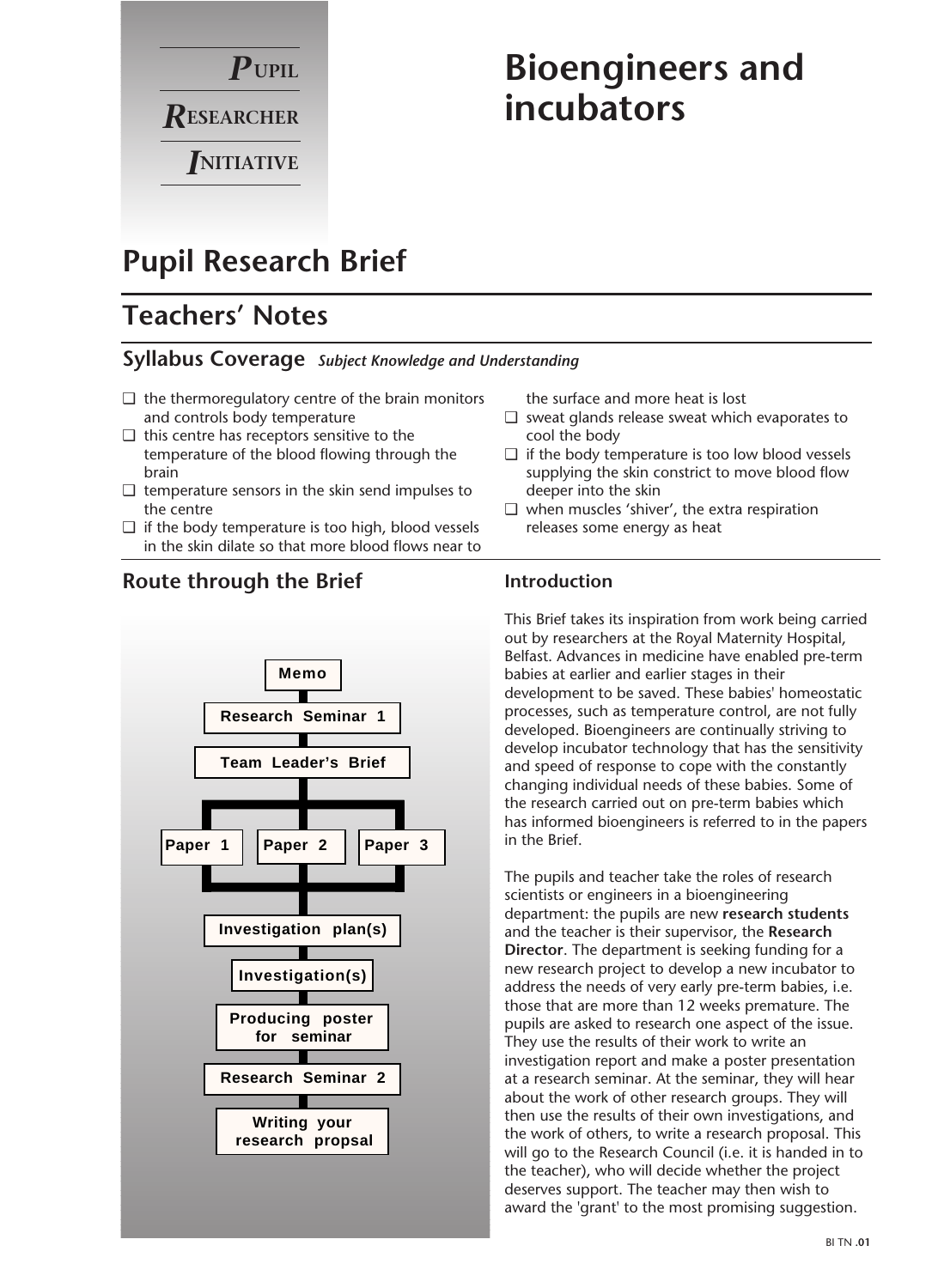A theme of this Brief is how researchers communicate with each other. Sometimes science or engineering research projects are too broad for one team to provide all the necessary expertise. To reflect this fact pupils are divided into teams which will specialise in one aspect of the overall problem - designing an incubator for premature babies. Each team will carry out one or two investigations, and then present their findings at a research seminar. Their work will be presented orally (perhaps using visual aids such as OHTs and handouts), but also 'published', in the form of posters which can be displayed around the room. Although poster sessions are common at research seminars and conferences, in this case the posters could be seen to represent papers in a 'proceedings' journal. Using information from their own work, and that of other research teams working on related but different issues, the pupils will then write a research proposal. Pupils will be introduced to the way that researchers use and refer to the work of others. This should emphasise the collaborative and interdependent nature of research.

#### **Experimental and investigative skills**

- planning experimental procedures
- obtaining evidence
- analysing evidence and drawing conclusions
- evaluating evidence

#### **Prior knowledge**

Pupils should be familiar with respiration and the blood system. They should have a basic understanding of the transfer of energy by conduction, convection, radiation and evaporation. Knowledge of the homeostatic temperature control in humans should be covered by the teacher in the first research seminar.

### **Running the Brief**

#### **Pupil grouping**

Pupils could work in a number of groupings during this Brief. Suggestions are:

| Memo                | individuals                                                        |
|---------------------|--------------------------------------------------------------------|
| Research seminar 1  | whole class; teacher-led<br>seminar                                |
| Team leader's brief | class in sub-groups of<br>three pupils until<br>research seminar 2 |

*Respective background papers allocated to sub-groups for analysis* BI TN **.02** 

#### *Investigation(s)*

| Writing investigation report  |                                       |
|-------------------------------|---------------------------------------|
| Preparing for presentation at |                                       |
|                               | whole class; pupil<br>presentations   |
| Writing investigation -       | individuals or sub-groups<br>of three |
|                               |                                       |

#### **Timing**

The Brief should take between 4-5 hours of classroom time. Extra time may be needed to write up individual investigation reports if these are to be used for examination assessment purposes. Some of the work could be done as homework.

#### **Activities**

In this Brief, the teacher and pupils take on the role of research scientists in a bioengineering department. The pupils are new **research students**, whilst the teacher is their supervisor, the **Research Director**.

The teacher (Research Director) should give all pupils (research students) a copy of the **Study Guide**, and the **memo** at the end of the lesson preceding the start of the Brief. The Study Guide provides pupils with a summary of what they should produce as they work through the Brief. It can also act as a checklist for pupils to monitor their own progress. The memo sets the context for the Brief, and invites the students to a **research seminar** on *Temperature control in humans* in order to cover the background science, and provide a further briefing for the research team.

The research seminar is in fact the first lesson of the Brief. It provides an opportunity to cover some of the essential syllabus content whilst remaining in the roles defined within the simulation scenario of the Brief. The main points to cover are:

- homeostasis and homeostatic mechanisms
- the structure of the skin
- parts of the body involved in temperature control
- the four ways that heat energy can be transferred from the body to the external environment
- changes that occur in the body, particularly the skin, to prevent over heating
- changes that occur in the body, particularly the skin, to prevent over cooling.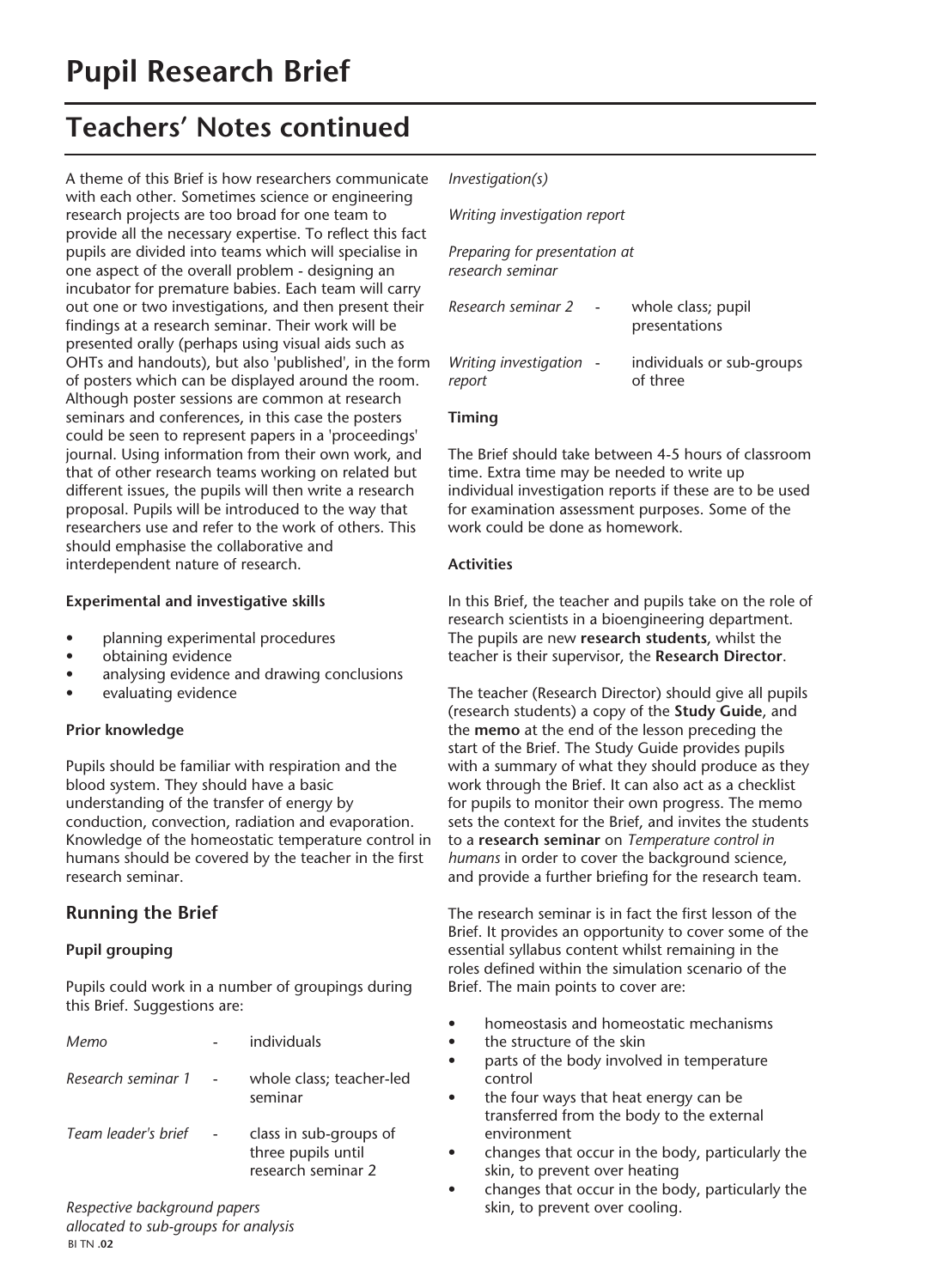Teachers will have their own approach to this. If the roles within the simulation are maintained, the pupils could be asked to do some background reading in preparation for the seminar so that they can make contributions to the discussions. Some useful stimulus and background reading can be found on this topic in the article *Bioengineers and Incubators* in the first issue of *PRISM* ( September 1996), the PRI pupil journal.

Following the first seminar the class should be split into three large groups. Each group should be allocated one of the three **research papers**. The large groups should be subdivided to give **sub-groups** of three pupils. This should help to ensure active participation of all pupils in the Brief. A **team leade**r for each sub-group should be selected. When organising groups and allocating research papers, it should be noted that Papers 1, 2 and 3 make progressively more difficult demands on the pupils, with Paper 3 being the most demanding.

Team leaders should be given copies of the **team leader's brief**, and their group's allocated research paper. The team leader's brief outlines the tasks to be carried out by the group, including analysis of the research paper, planning and carrying out one or more investigations, writing the investigation report and the poster design and oral presentation to be made at the second research seminar.

The overall aim of the work is to produce a research proposal for the development of a new incubator. The proposal should include reference to why the research is necessary, a report of current relevant research (based on the presentations at the second seminar and their own findings), and a summary of their recommendations for the design of the incubator.

Each of the research papers has been annotated by the Research Director, making suggestions for activities and investigations to be carried out by the research teams.

**Research paper 1** *Determining the normal temperature range in humans*. This paper discusses the need to maintain a constant body temperature, how to measure body temperature and how to use group measurements to produce a tally chart and then a normal distribution curve for body temperature. The research team should first investigate the body temperatures of a group of people - the larger the better. (This is referred to as *Investigation 1.*) This will allow them to determine the normal body temperature range. They should then investigate where a sensor could be semi-permanently attached to a baby's body to accurately reflect changes in core

temperature (*Investigation 2*). They could, for example, compare changes in skin temperature on the forehead, arm, armpit, neck, leg, and abdomen with core temperature (under the tongue). Temperature probes could be used to carry out this part of the Brief (see later section *Investigation details*). The students should use their investigation results to make recommendations on the design of the new incubator for presentation at the second research seminar.

**Research paper 2** *The need for a mechanical device to control temperature*. This paper outlines some of the causes of heat loss in pre-term babies (i.e. the transfer of energy to the environment) and why incubators are needed. The research team is encouraged to carry out two investigations. The first looks at the effects of body size and surface area to volume ratios on the rate of heat loss, by using different sized flasks or beakers of hot water, and recording the temperature of the water over a period of time (*Investigation 3*). This could be carried out using temperature probes and spreadsheets (see *Investigation details - Model on*e). As a follow up to this investigation pupils are asked to use a spreadsheet to model the effect of changes in surface area to volume ratios on energy transfer (heat loss) between the baby and the environment. The model can be used to explore how surface area to volume ratios, which change as a baby grows, affect the rate of energy transfer between the baby and the environment (see *Investigation details - Model Two*). The second investigation looks at the effect of evaporation of water from a baby's skin on its body temperature, using two thermometers or temperature probes covered with moist (not drenched) cotton wool. Pupils can explore the effect of air movement on evaporation using a fan, or by blowing. However, pupils may see the fan, mistakenly, as a device which makes the air cold. To try to address this misconception the teacher could demonstrate a similar cooling effect on moist cotton wool if a hair drier (set to warm/hot) is used. The research team should use their investigation results to make recommendations for the design of the incubator to overcome the problems faced by premature babies at the second research seminar.

**Research paper 3** *Keeping babies warm*. This paper outlines the background science and application of a neutral thermal environment in baby care, and heat energy transfer in incubators. The research team is encouraged to investigate heat energy transfer and methods of reducing it using a simple model. This could involve using a 50cm<sup>3</sup> beaker of water to represent the baby, and an inverted 400cm3 beaker or cling film covered box as the incubator. Thermometers or temperature probes could be placed in the 'baby', the 'incubator' and in the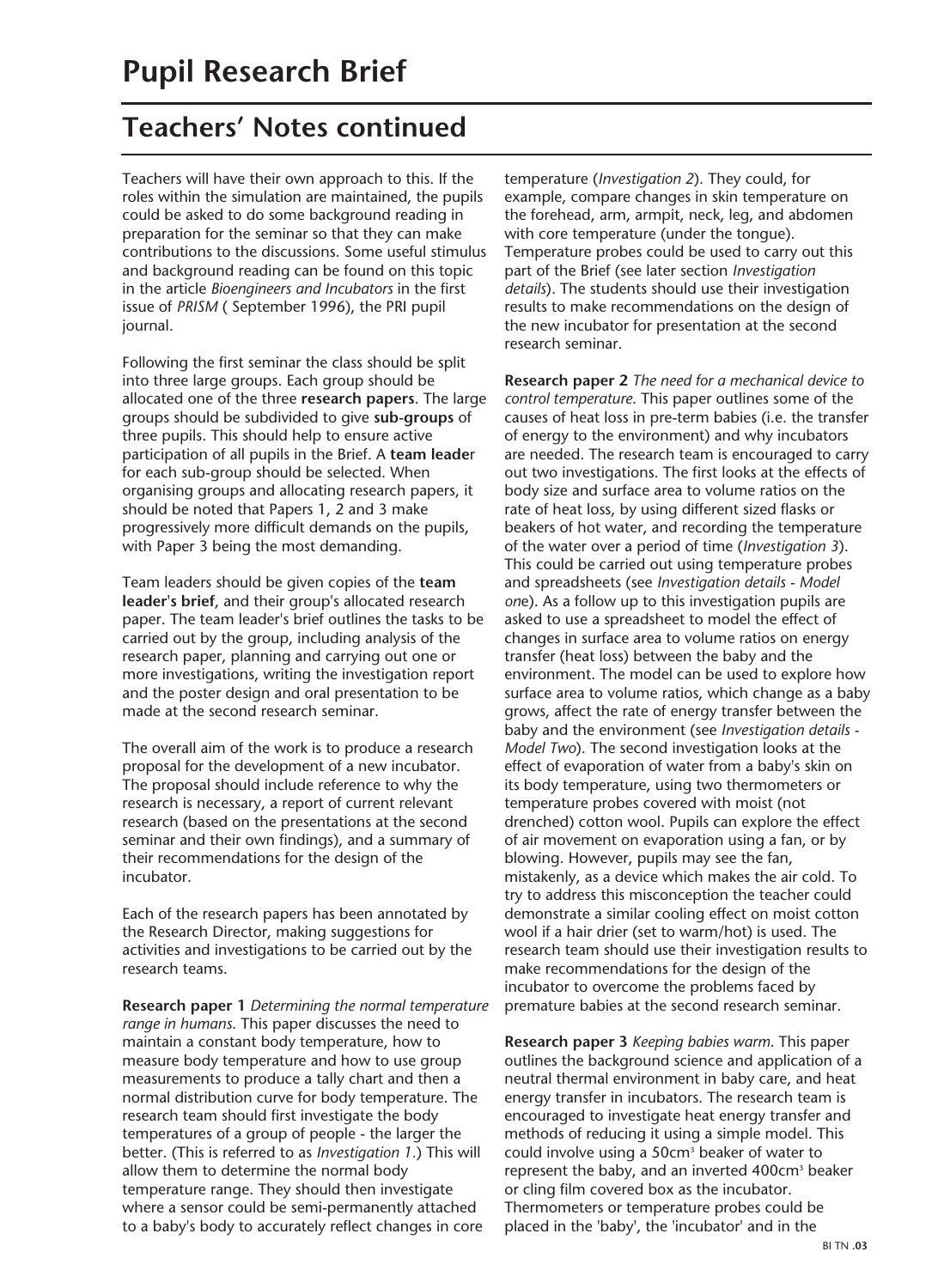environment immediately outside the incubator, to monitor changes in temperature. When attempting to reduce energy transfer to the environment (*heat loss*) the research team must remember that the baby will need to be observed whilst in the incubator. They must make recommendations for the design of a new incubator based on their investigation for presentation at the second research seminar.

All the groups will present their findings, using posters (and OHP slides if necessary) at the second **research seminar**. Instructions for preparing their presentations are given in the team leader's brief. Each group should be given a maximum of five minutes to make their presentation. The posters should be displayed around the room so that pupils can refer to them. Each poster should have a title, a date (year only) and the names of all the contributing authors (surname followed by initials). Pupils will use their notes made during the seminar, backed up by references taken from the poster display to help them write their research proposal. In the proposal, the pupils should make reference to other groups' posters as if they were research papers. This means that they would need to cite author and year date where relevant in the text of their report, and to list all such references in surname order at the end of their report. The list of references should include authors' names (surname followed by initials, title of 'article' and year produced). This will introduce pupils to the way that research papers are based on a combination of the author's own original work and that of others working in related fields. It would reinforce the point that communication is important in helping researchers develop their ideas.

Following the handing in of research proposals, the teacher may wish to 'award' the research grant to the most promising proposal.

#### **Investigation details**

The following investigations are prompted by the research papers. Pupils would normally only carry out the investigation(s) associated with one of the three papers.

The investigations are:

- 1 The normal temperature range in humans
- 2 Finding the best place to attach a temperature sensor to a baby's body
- 3 The effect of size and surface area to volume ratios on energy transfer
- 4 The effect of evaporation on energy transfer
- 5 Using a model incubator to investigate energy transfer.

#### *Temperature measurement* (applicable to all investigations)

Temperature measurement can be carried out with a range of different devices from mercury-in-glass thermometers to computer interfaced sensors. The choice of device will be made according to the task, considering factors such as range, sensitivity, accuracy and safety.

Sensors and dataloggers are most appropriate for measuring and recording changes in temperature, as opposed to determining absolute or fixed values of temperature. These changes may be small, occurring in short or very long time intervals, or difficult to measure because of location.

Most temperature sensors use a temperature dependent component such as a thermistor. The resistance of the thermistor changes as the temperature changes. This can be detected as a varying voltage and translated into a digital signal by the datalogger. This signal can then be displayed by appropriate datalogging software. The user will only see the end product of this - the data on the computer screen. The analysis and interpretation of the data is where the science begins.

#### *Skin temperature*

The datalogger may be appropriate for this measurement particularly when looking at the effect of exercise on temperature. Ideally the sensor would be attached to the skin using medical tape and logging started before exercise. This would allow any changes to be monitored and recorded as the exercise took place.

Most temperature sensors used in schools are designed for use in liquids and are mounted in a stainless steel case. This does not make them very suitable for attaching to the skin, though the standard temperature sensor for the LogIT datalogger and the *Philip Harris* First Sense temperature sensor are both flexibly mounted and will work reasonably well.

Interesting results can be obtained from investigations into variation in skin temperature in areas over muscles when exercising. A sensor taped to the biceps shows surprising results particularly at the beginning of the activity.

#### *Modelling heat loss in small babies*

The relationship between heat loss and surface area can be explored by simple investigations into coolingrate of different sized containers of hot water. This effect can also be simply modelled using a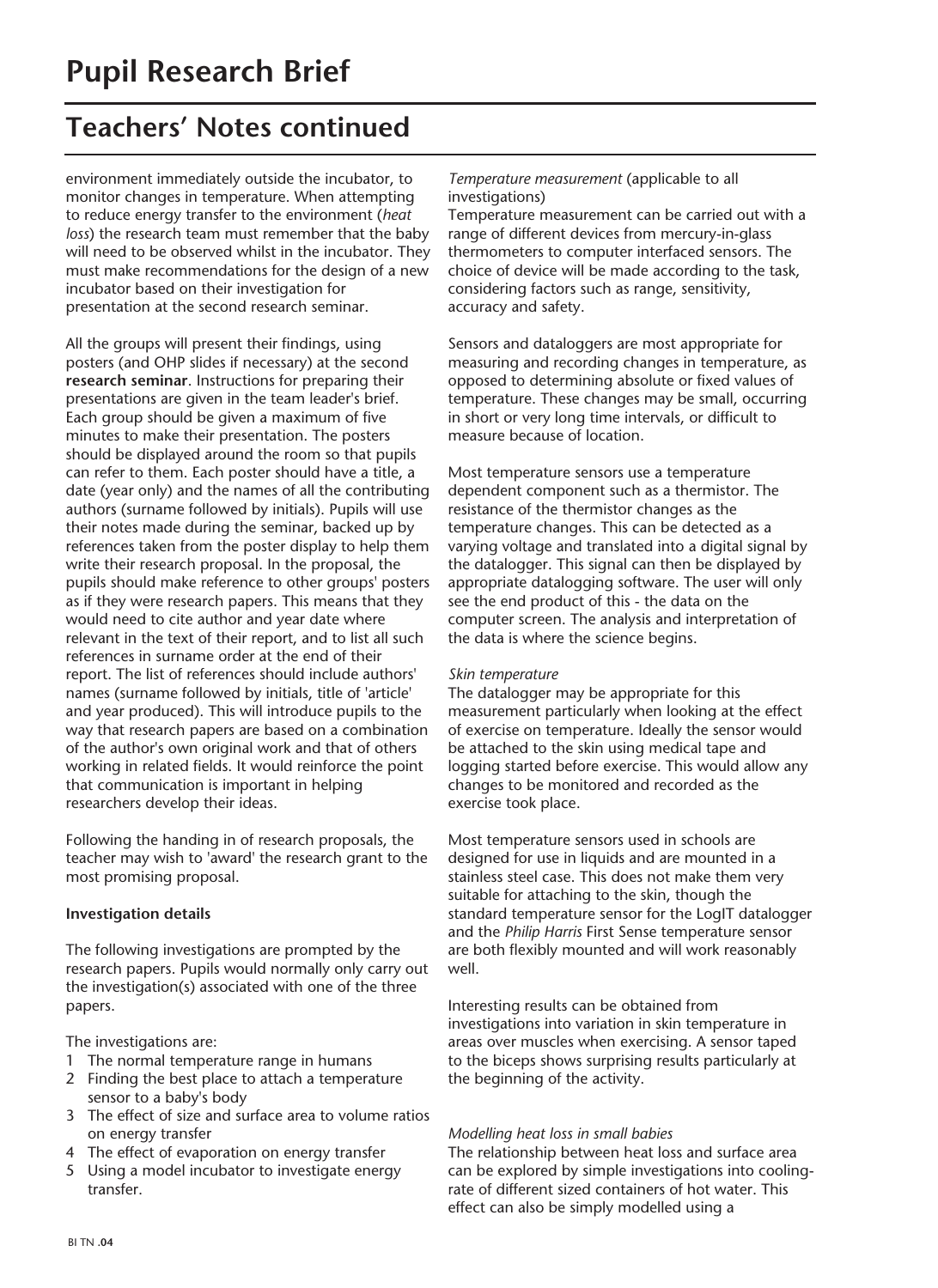spreadsheet. This would be a good way of both introducing the concept of modelling and introducing pupils to the use of IT to support this technique.

The spreadsheet models illustrated are used simply in the analysis of the problem. They are provided as

examples and guidelines, teachers or pupils will probably develop their own files. The spreadsheet could be given to the class to input data or the pupils could be encouraged to develop their own model with some guidance and support from the teacher. This would be beneficial both for developing scientific understanding and in their development of IT capability. Spreadsheets are a generic tool. Examples commonly used in schools, such as Microsoft Excel (PC, Mac), Claris Works (PC, Mac) and Eureka (Acorn), could all be used for this activity.



#### *Fig. 1 Spreadsheet template model 1*

The standard experiment is carried out here. Different sized beakers are used to model different sized babies. The cooling-rate of hot water in the containers is found by measuring the change in temperature over a known period of time.

The spreadsheet template can be used to record the results of heat loss over time for different containers. The template also includes cells for calculating the surface area and volume of the containers and subsequently the ratio of surface area to volume. When the results have been completed a graph of cooling-rate against this ratio can be drawn (using the spreadsheet graphing tool), showing the effect of size on cooling and heat loss.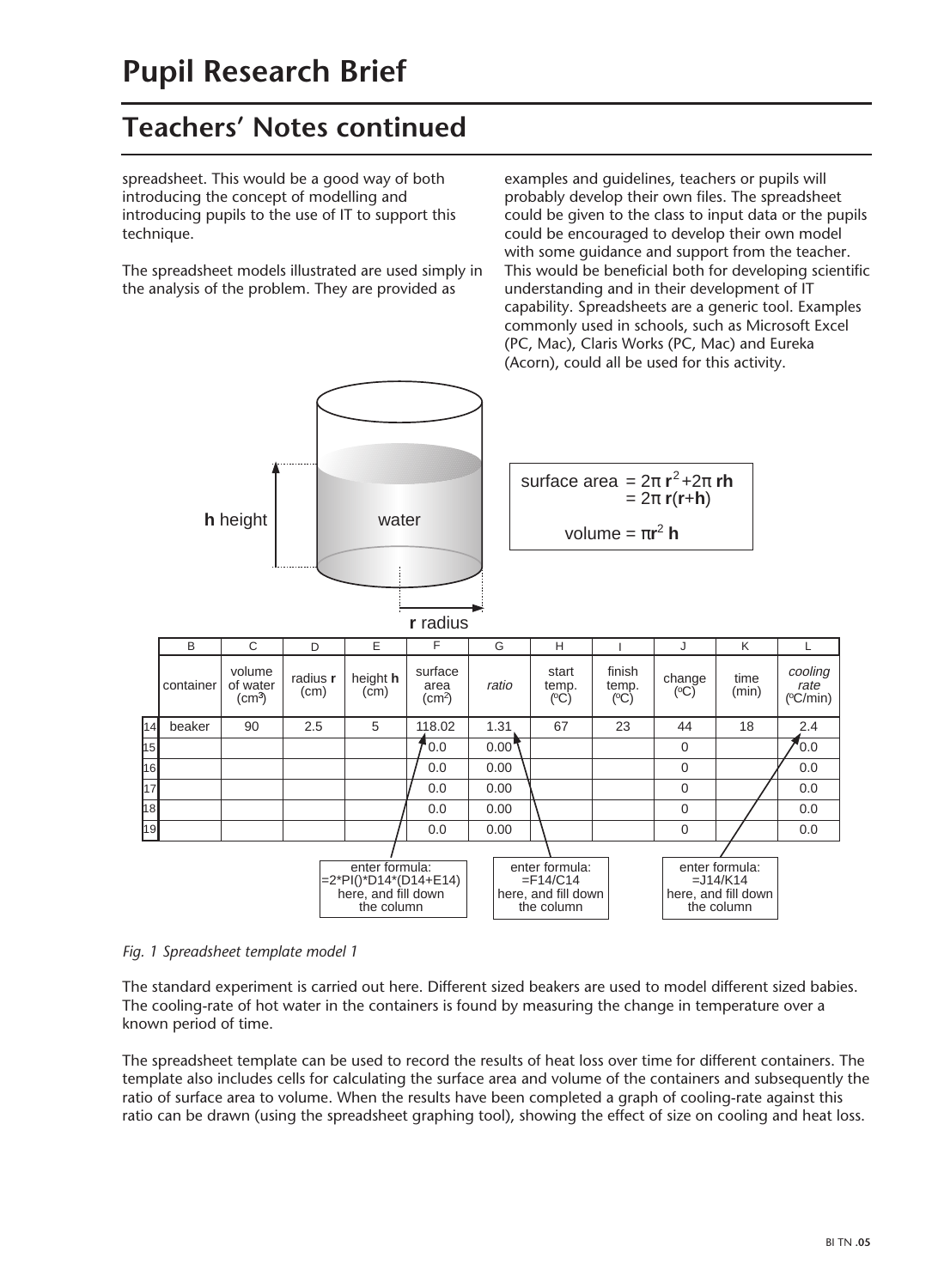

**Modelling heat loss in babies - how does the surface area/volume ration change as size increases?**

*Fig. 2 Spreadsheet template model 2*

In the second model the spreadsheet is used to extend the ideas from the previous experiment. The table of data for variation of size of baby according to gestation is provided for the pupils to develop a model of volume and surface area of the baby.

| weeks of<br>gestation | Mass<br>(q) | Length<br>(cm) | Head<br>circumference<br>(cm) |
|-----------------------|-------------|----------------|-------------------------------|
| 28                    | 1100        | 36             | 26                            |
| 32                    | 1800        | 41             | 29                            |
| 36                    | 2500        | 45             | 32                            |
| 40                    | 3500        | 51             | 35                            |



The shape of the baby must be approximated for pupils to be able to calculate surface area. In the example shown the head is treated as a sphere and the body as a rectangular cuboid. This could be further refined depending on the ability of the pupils.

The approximation shows that as the weeks of gestation increase, the surface area to volume ratio decreases. Pupils should be able to use the

information from the first model and investigation to comment on the heat loss as the term of the baby increases.



*Fig. 4 Graph showing change in ratio as baby develops*

Even with a limited amount of data the trend is clearly seen in the sample results shown. Pupils could be encouraged to expand the data in the model by further research.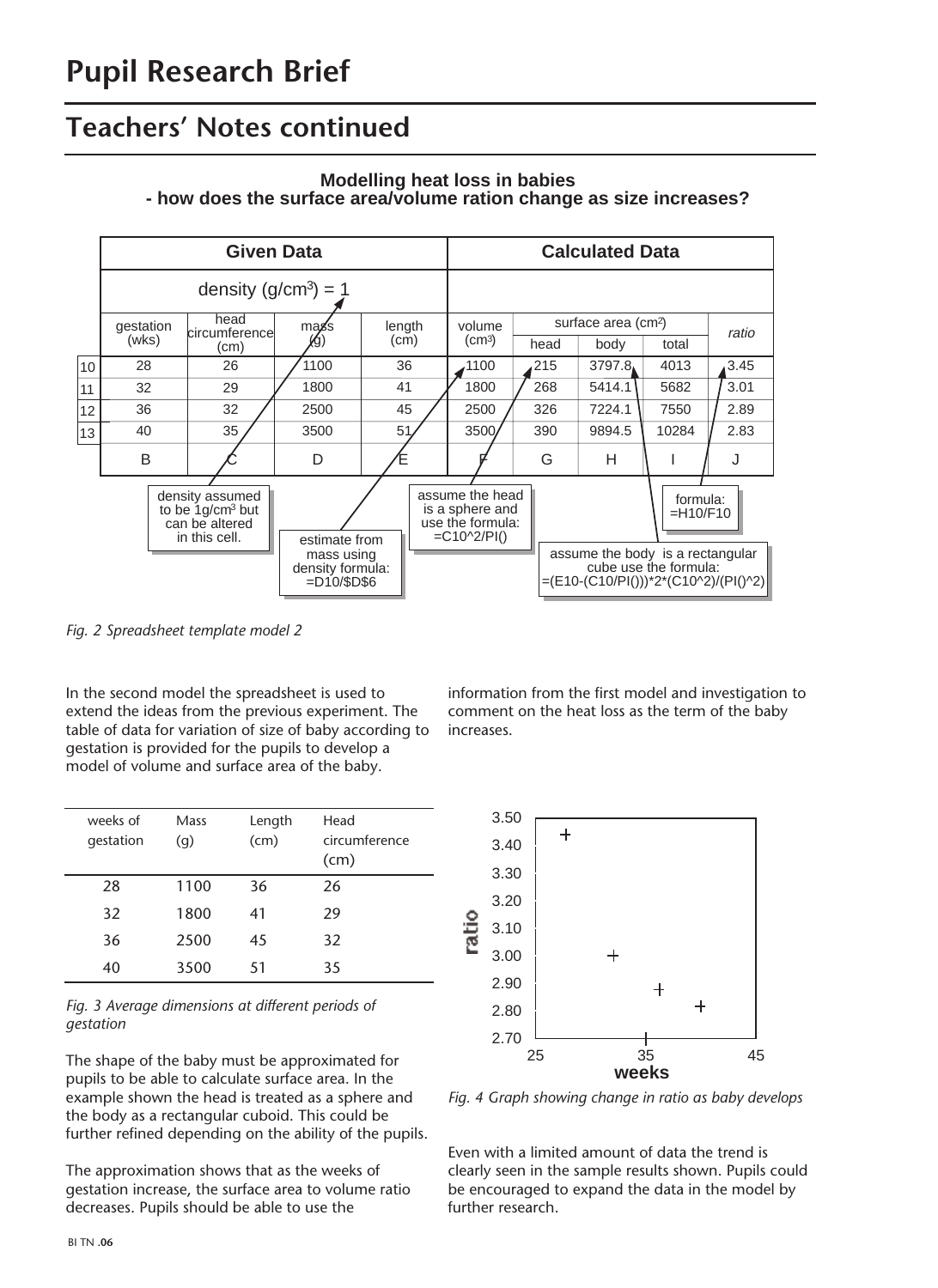#### **Technical details**

*Investigations based on Paper 1* Clinical thermometer cotton wool disinfectant eg *Millons* Four -10 to 110°C thermometers temperature sensors datalogging software computer interface box

*Investigations based on Paper 2* Four beakers (various sizes) Four -10 to 110°C thermometers warm water card and scissors retort stands, bosses and clamps cotton wool elastic bands computer with spreadsheet software

*Investigations based on Paper 3* 50 cm3 beaker Three -10 - 110°C thermometers warm water 400ml beaker or box and clingfilm (to make model incubator)

For each of the three sets of investigations, pupils may decide to use other apparatus not listed above.

### **Safety issues**

PLEASE NOTE: It is also important that you prepare your own risk assessments for the practical work in this Brief in the usual way.

*Pupils as experimental subjects*: precautions should be taken to prevent emotional stress. No pupil should be pressurised into being a 'subject'

#### *Hot liquids*: danger of burns/scalds

*If burned/scalded*: hold under flowing cold water for at least 10 minutes. If anything other than very minor (shallow, less than 5mm diameter), seek medical attention.

*Using Sensors attached to the body*: there is a small risk of electrocution from attachment to the sensor if it is directly connected to a mains-supplied computer. This is an extremely small risk. To eliminate this danger the following should be done:

use the datalogger (powered by battery) in remote mode, and download data to the computer when measurement is completed; • use the datalogger in real time connected to a portable battery powered computer such as a laptop or a palmtop.

#### **Assessment issues for** *Experimental and Investigative Science* **(National Curriculum for England and Wales, Northern Ireland Curriculum)**

| Planning | Obtaining evidence |
|----------|--------------------|
|          |                    |

A Analysing evidence E Evaluating evidence

There are five possible investigations in this Brief.

#### *Normal temperature range in humans*

This investigation provides opportunities to select, use and compare different measuring instruments of differing levels of precision and the selection and use of statistical techniques. High level marks for **Skill Areas P and O** are possible. Use of statistical techniques including working out frequency distributions could also allow high marks for **Skill Area A**. The full range of marks for **Skill Area E** are available if pupils evaluate the techniques and instruments used to gather data.

*Placement of sensors to measure skin temperature* Low and middle marks are possible for **Skill Area P**, due to the simple nature of the task ( likely to include only categoric variables, although scientific knowledge to underpin this will be important). **Skill Area O** could be extended to higher levels by concentrating on comparative results. **Skill Areas A and E** are likely to be middle range or lower marks unless **O** is extended.

#### *Body proportions and heat loss*

This investigation could be carried out at a variety of levels, depending on the availability of suitable glassware. For low marks in **Skill Area P**, pupils will need to plan a fair test involving equipment they have selected. Marks could increase if they select a suitable number and range of measurements, but this could be dependent on the availability of glassware. High marks would require taking reliability and validity into account. **Skill Areas O, A and E** may be limited by their approach in **Skill Area P**, although high marks in **Skill Area E** could result from comments about the reliability of the evidence, and improvements to provide further evidence.

#### *Energy transfer and evaporation*

At its simplest this can be a 2-value, categoric investigation (dry and wet), but it could easily be extended by systematically varying the amount of water used, and further by considering the ambient temperature and humidity. Pupils' approaches to this will determine their mark in